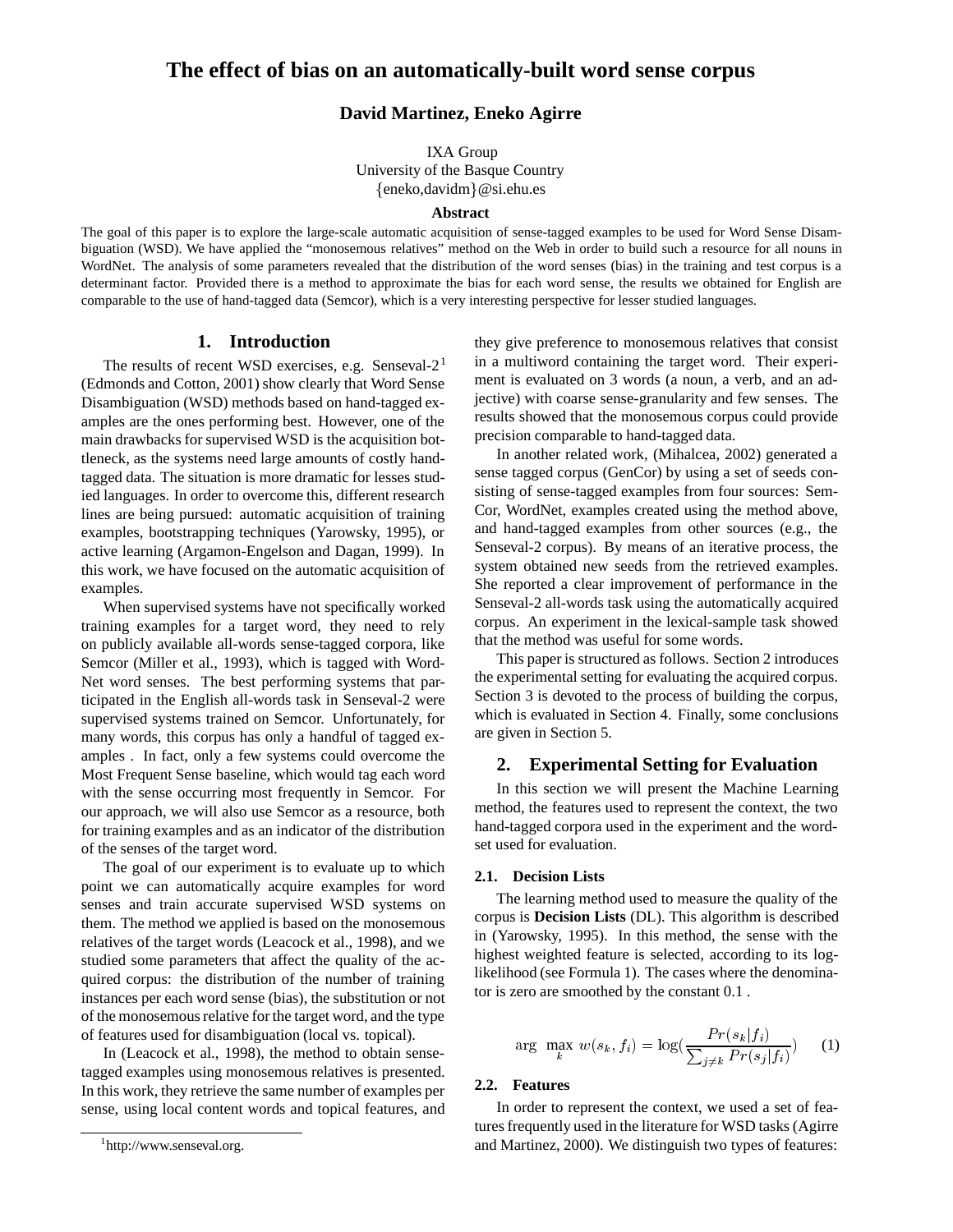- Local features: Bigrams and trigrams, formed by the word-form, lemma, and part-of-speech of the surrounding words. Also the content lemmas in a  $\pm 4$ word window around the target.
- Topical features: All the content lemmas in the context.

We have analyzed the results using local and topical features separately, and also the combination of both types.

# **2.3. Hand-tagged corpora**

The performance of the WSD system when trained on the automatic sense-tagged corpus was compared with that of the same system trained on Semcor.

For evaluation, the testing part of the English lexicalsample task was chosen. The advantage of this corpus was that we could focus in a word-set with enough examples for testing. Besides, it is a different corpus, so the evaluation is more realistic than that made using cross-validation. The testing examples whose senses were multiwords or phrasal verbs were removed.

It is important to note that the training part of Senseval-2 lexical-sample was not used in the process, as our goal was to test the performance we could achieve with the minimal resources (i.e. those available for any word).

#### **2.4. Word-set**

The experiments were performed on the 29 nouns available for the Senseval-2 lexical-sample task. We will separate these nouns in 2 sets, depending of the number of examples they have for training: Set A will contain the 16 nouns with more than 10 examples in Semcor, and Set B the remaining low-frequency words.

# **3. Building the monosemous relatives web corpus**

In order to build this corpus<sup>2</sup>, we have acquired  $1000$ Google snippets for each monosemous word in WordNet 1.7. Then, for each word sense of the ambiguous words, we gathered the examples of its monosemous relatives. This method is inspired in (Leacock et al., 1998), and has shown to be effective in experiments of topic signature acquisition (Agirre and Lopez, 2004). This last paper also shows that it is possible to gather monosemous relatives for all noun senses in WordNet<sup>3</sup>.

The basic assumption is that for a given word sense of the target word, if we had a monosemous synonym of the word sense, then the examples of the synonym should be very similar to the target word sense, and could therefore be used to train a classifier of the target word sense. The same, but in a lesser extent, can be applied other monosemous relatives, such as direct hyponyms, direct hypernyms, siblings, indirect hyponyms, etc. The expected reliability decreases with the distance in the hierarchy from the monosemous relative to the target word.

The monosemous-corpus was built using the simplest technique: we collect examples from the web for each of the monosemous relatives. The relatives have an associated number (distance), which indicates their relevance: the higher the distance, the less reliable the relative. A sample of monosemous relatives for some senses of *church* is shown below:

Synonyms (0): *church building* Direct hyponyms (1): *Protestant Church* Direct hypernyms (2): *house of prayer* Distant hyponyms (3,4,...): *Western Church* Siblings (3): *Hebraism*

## **3.1. Collecting the examples**

The examples are collected following these steps

1: We query Google<sup>4</sup> with the monosemous relatives for each sense, and we extract the snippets as returned by the search engine. All snippets returned by google are used (up to 1000). The list of snippets is sorted in inverse order to the results as retrieved by the search engine. This is done because the top hits usually are titles and incomplete sentences that are not very useful.

**2:** We extract the sentences (or fragments of sentences) around the target search term. Some of the sentences are discarded, according to the following criteria: shorter than 6 words, having more non-alphanumeric characters than words/2, or having more words in uppercase than in lowercase.

**3:** The automatically acquired examples contain a monosemous relative of the target word. In order to use these examples to train the classifiers, the monosemous relative (which can be a multiword term) is substituted by the target word. In the case of the monosemous relative being a multiword that contains the target word (e.g. *Protestant Church*) we can choose not to substitute, because *Protestant* can be a useful feature for the first sense of church. In these cases, we decided not to substitute and keep the original sentence, as our preliminary experiments suggested.

**4:** For a given word sense, we collect the desired number of examples (see following section) in order of type: we first collect all examples of type 0, then type 1, etc. up to type 3 until the necessary examples are collected. We did not collect examples from type 4 upwards. We did not make any distinctions between the relatives from each type. (Leacock et al., 1998)) give preference to multiword relatives containing the target word, which could be a better approach for future work.

On average, we have acquired roughly 40.000 examples for each of the target words used in this experiment.

### **3.2. Number of examples per sense (bias)**

Previous work (Agirre and Martinez, 2000) has reported that the distribution of the number of examples per word sense (bias for short) has a strong influence in the quality of the results. That is, the results degrade significantly

<sup>&</sup>lt;sup>2</sup>The automatically acquired corpus will be referred indistinctly as web-corpus, or monosemous-corpus

<sup>&</sup>lt;sup>3</sup>All the examples in this work are publicly available in http://ixa2.si.ehu.es/pub/webcorpus

<sup>&</sup>lt;sup>4</sup>We use the offline XML interface kindly provided by Google for research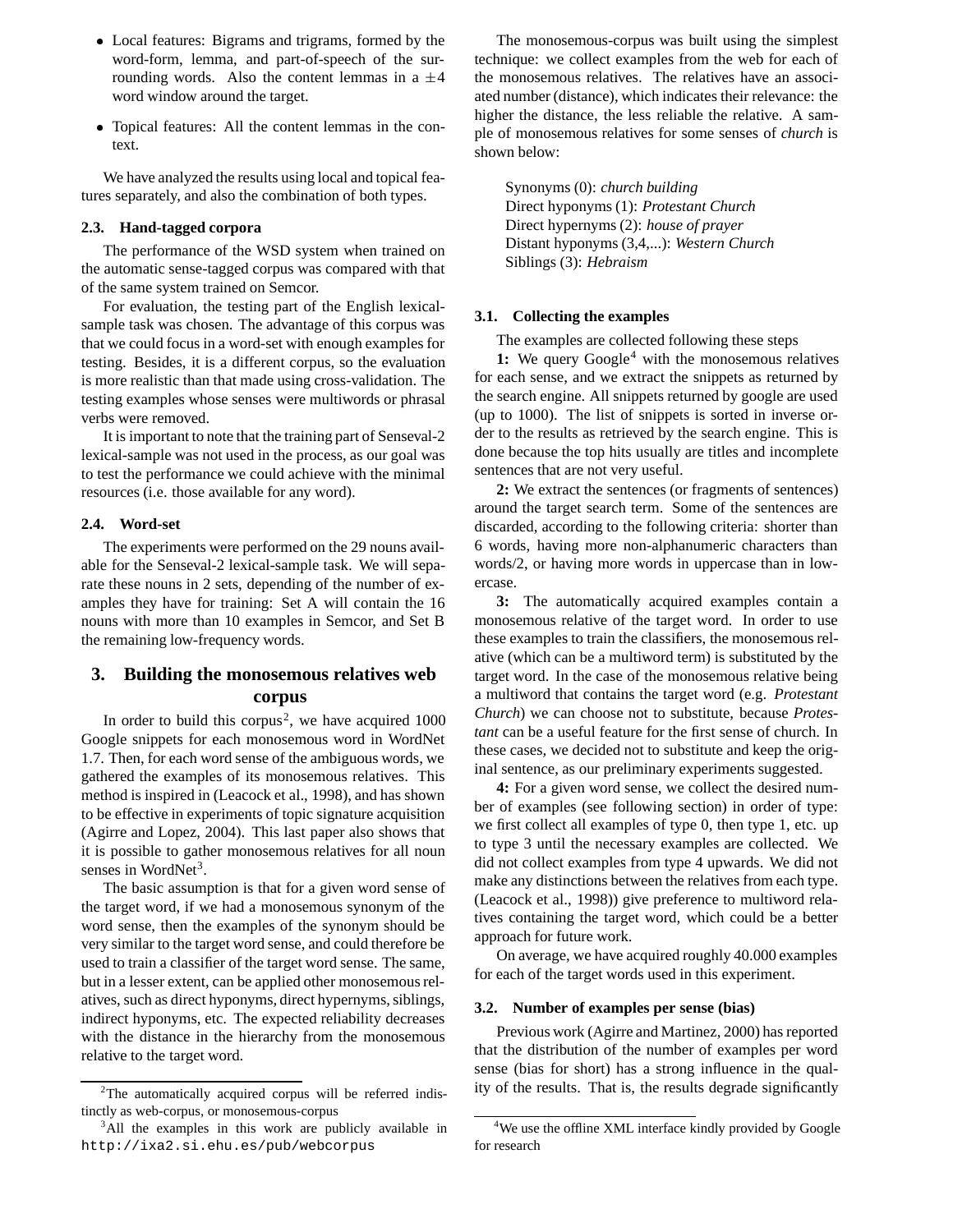| <b>Sense</b> | <b>Semcor</b> |               | Web bias |                          | <b>Proportional</b> |                          | Minimum ratio |               | <b>Senseval testing</b> |               |
|--------------|---------------|---------------|----------|--------------------------|---------------------|--------------------------|---------------|---------------|-------------------------|---------------|
|              | # $ex$        | $\frac{1}{2}$ | # $ex$   | $\overline{\mathcal{C}}$ | # $ex$              | $\overline{\mathcal{C}}$ | #ex           | $\frac{0}{0}$ | #ex                     | $\frac{6}{6}$ |
| authority#1  | 18            | 60            | 338      | 0.5                      | 338                 | 33.7                     | 324           | 59.9          | 37                      | 40,7          |
| authority#2  |               | 16,7          | 44932    | 66.4                     | 277                 | 27.6                     | 90            | 16,6          | 17                      | 18,7          |
| authority#3  |               | 10            | 10798    | 16                       | 166                 | 16.6                     | 54            | 10.0          |                         | 1,1           |
| authority#4  |               | 6.7           | 886      | 1.3                      | 111                 | 11.1                     | 36            | 6.7           | 0                       |               |
| authority#5  |               | 3.3           | 6526     | 9,6                      | 55                  | 5.5                      | 18            | 3,3           | 34                      | 37,4          |
| authority#6  |               | 3.3           | 71       | 0.1                      | 55                  | 5.5                      | 18            | 3,3           | 10                      |               |
| authority#7  |               |               | 4106     | 6.1                      |                     | 0.1                      |               | 0,2           |                         |               |

Table 2: Distribution of examples for the senses of *authority* in different corpora. Proportional and Minimum ratio columns correspond to different ways to apply Semcor bias.

| Sense         |     |     |     | <b>Total web</b> | <b>Semcor</b> |
|---------------|-----|-----|-----|------------------|---------------|
| $n#$ church#1 |     | 476 | 524 | 1000             | 60            |
| $n#$ church#2 | 306 | 100 | 561 | 967              | 58            |
| n#church#3    | 147 |     | 20  | 167              | 10            |
| Overall       | 453 | 576 | 105 | 453              | 128           |

Table 1: Examples per type (0,1,...) that are acquired for *church* following the Semcor bias, and total examples in Semcor.

whenever the training and testing samples have different distributions of the senses.

As we are extracting examples automatically, we have to decide how many examples we will be getting for each sense. In order to test the impact of bias, different settings have been tried:

- No bias: we take an equal amount of examples for each sense.
- Web bias: we take all examples gathered from the web.
- Semcor bias: we take a number of examples proportional to the bias of the word in Semcor.

Table 1 shows the number of examples per type  $(0,1,...)$ that are acquired for *church* following the Semcor bias. The last column gives the example number in Semcor.

The Semcor bias is not straightforward. In our first approach for Semcor-bias, we assigned 1,000 examples to the major sense in Semcor, and gave the other senses their proportion of examples (when available). But in some cases the distribution of the Semcor bias and that of the actual examples in the web would not fit. The problem is caused when there is not enough examples in the web to fill the expectations of a certain word sense. Table 2 shows shows the different distributions of examples for *authority*, and how the proportional Semcor bias produces a corpus where the percentage of some of the senses is different from that in Semcor, e.g. the first sense only gets 33.7% of the examples, in contrast to the 60% it had in Semcor.

We therefore tried another distribution. We computed, for each word, the minimum ratio of examples that were available for a given target bias and a given number of examples available from the web. We observed that this last approach would reflect better the original bias, and achieve better performance when testing. The minimum-ratio column in Table 2 shows how it approaches much better the proportion of examples in Semcor than that of the more simple proportional approach. The Senseval-testing and Semcor distributions are given; together with the total number of examples in the web, the proportional distribution,

| Corpora           | Recall |
|-------------------|--------|
| <b>Semcor MFS</b> | 47.8   |
| Web - Semcor bias | 49.8   |
| Web - no bias     | 38.0   |
| Web - web bias    | 39.8   |

Table 3: Performance of the automatically-acquired corpus and effect of bias.

and the minimum ratio. There we can see how the distributions of senses in Semcor and Senseval-testing have important differences, although the main sense is the same. It gets clear that if we do not apply minimum ratio the distribution of senses can be affected by the number of examples available.

## **3.3. Local vs. topical features**

Previous work on automatic acquisition of examples (Leacock et al., 1998) has reported lower performance when using local collocations formed by PoS tags or closed-class words. In our setting, we observed that local collocations achieved the best precision overall, but the combination of all features obtained the best recall.

However, there were clear differences in the results per word, showing that estimating the best feature-set per word would improve the performance. For the corpus-evaluation experiments, we chose to work with the combination of all features.

# **4. Evaluation**

First, we analyzed the impact of bias in the performance of the acquired corpus. The results are shown in Table 3. The precision using the most frequent sense in Semcor (MFS) is also given for reference. The experiment illustrates clearly that when we change the distribution of examples per sense, the performance goes down. The webcorpus with Semcor bias is the only one to beat the baseline. We can see that adding examples in a way that unbalances the sense distribution in training is harmful for the performance.

For our next experiment, we compared the performance using the acquired examples (with Semcor bias and minimum ratio), and the examples from Semcor. We noted that there were clear differences depending on the word-set, and we studied each set separately. The results per word-set are shown in Table 4. The figures correspond to the recall training in Semcor, the web-corpus, and the combination of both.